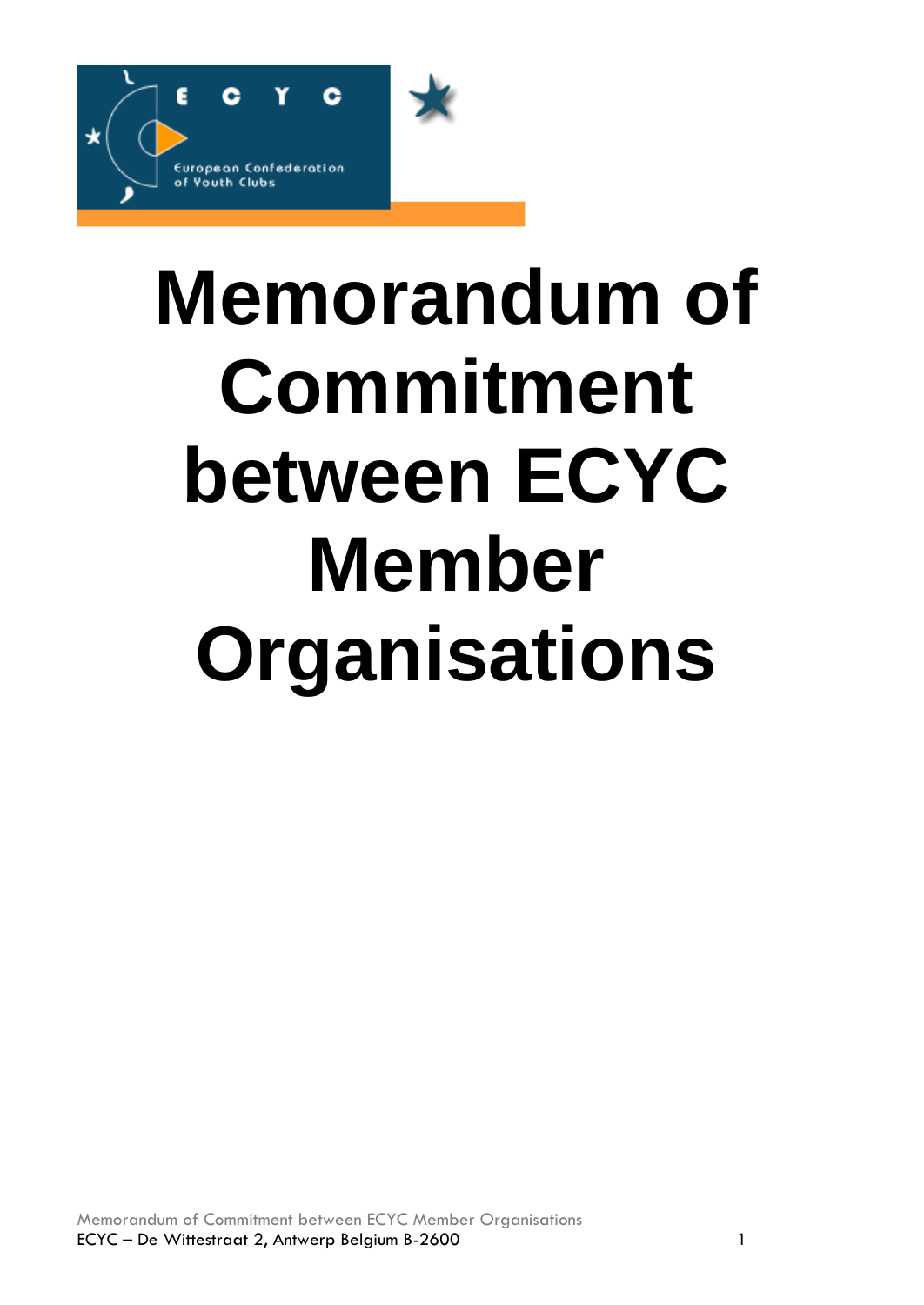The Memorandum of Commitment is a statement of agreement between ECYC members which is a committment by all parties as to how we cooperate. It should be understood as positive encouragement for active participation in ECYC. It gives members the opportunity to challenge each other in the spirit of constructive criticism.

## **ECYC Vision**

*ECYC aims to empower young people through open youth work and non-formal learning in order to promote democratic and civil society and to encourage young people to be actively involved in their communities*.

## **Purpose and aims**

The purpose of ECYC is to work cooperatively so that young people across Europe have access to quality open youth work opportunities.

ECYC aims to:

- Promote understanding of open youth work and the active involvement by young people in their communities.
- Promote exchange and sharing of knowledge between open youth work organisations.
- Develop a body of knowledge on open youth work, including new ideas, information and research.
- Promote and facilitate the professional development of paid and volunteer youth workers.
- Promote the contribution to society of non-governmental open youth work organisations.

# **What is ECYC?**

ECYC is a European network of youth work organisations that practice and promote Open Youth Work and Non-formal Learning. ECYC has at its heart the supporting of youth clubs and other forms of neighbourhood youth work. Getting young people involved is one of the leading principles of open youth work as delivered by ECYC members. ECYC also aims to promote intercultural learning among the young people involved in its activities.

#### **The core services of ECYC**:

- 1. Supporting ECYC members to develop an international awareness and function.
- 2. Contributing to the development of professional youth workers and volunteers, especially using international exchange and intercultural learning as development tools.
- 3. Supporting ECYC members to develop practical networking opportunities.
- 4. Representing common viewpoints on youth policy to international fora, these viewpoints representing the values of ECYC and its members.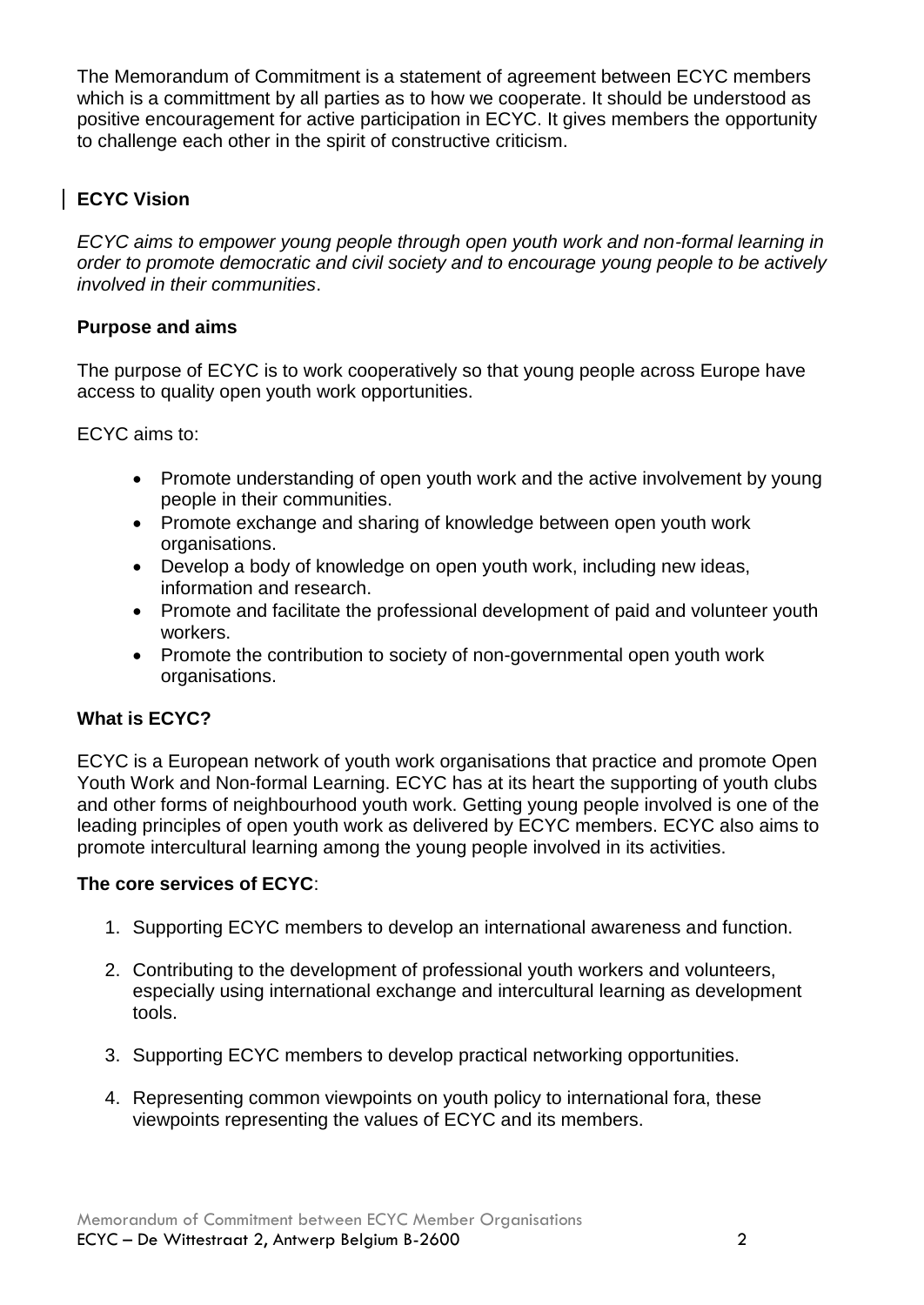Working with member organisations to lobby on issues of common concern or at the request of individual members on both international and national level.

- 5. Sharing of ideas between Members and acting as a clearing-house of ideas from external groupings, e.g. EU institutions; Council of Europe etc.
- 6. Acting as a communication channel, providing Members with up-to-date information regarding funding sources and regulations within the EU; Council of Europe and other international agencies.

## **Membership in ECYC offers the following:**

As a **full** member of ECYC, the organisation is eligible to:

- Priority in access to all services offered by ECYC
- Nominate people to the ECYC Bureau
- Vote at the General Assembly on such matters as the Bureau elections, ECYC policies and the future plans of ECYC
- Participate in network meetings and sub-committees of ECYC
- Be given priority to host meetings and other events such as seminars, conferences etc
- Be given priority to be a partner in or coordinate ECYC projects
- Be given priority to send people to different ECYC activities such as seminars
- Pay the fully discounted participation fee (one third of the full rate) to events such as seminars (subject to funding rules)
- Nominate people to represent ECYC externally

As a **candidate** member of ECYC, the organisation is eligible to:

- Become a full member of ECYC subject to investigation by the Bureau and approval at the General Assembly
- Attend the General Assembly and comment on matters such as ECYC policies and the future plans of ECYC
- Participate in network meetings and sub-committees of ECYC
- Pay the discounted participation fee (two thirds of the full rate) to events such as seminars (subject to funding rules)
- $\bullet$  Be given 2<sup>nd</sup> priority to send people to ECYC educational events such as seminars
- Be given  $2<sup>nd</sup>$  priority to host events
- Be given 2<sup>nd</sup> priority to be a partner in or coordinate ECYC projects

As an **observer** member of ECYC, the organisation is eligible to:

- Participate in network meetings and sub-committees of ECYC
- Pay full participation fee to events such as seminars (subject to funding rules)
- $\bullet$  Be given  $3^{rd}$  priority to send people to ECYC educational events such as seminars
- $\bullet$  Be given  $3<sup>rd</sup>$  priority to host events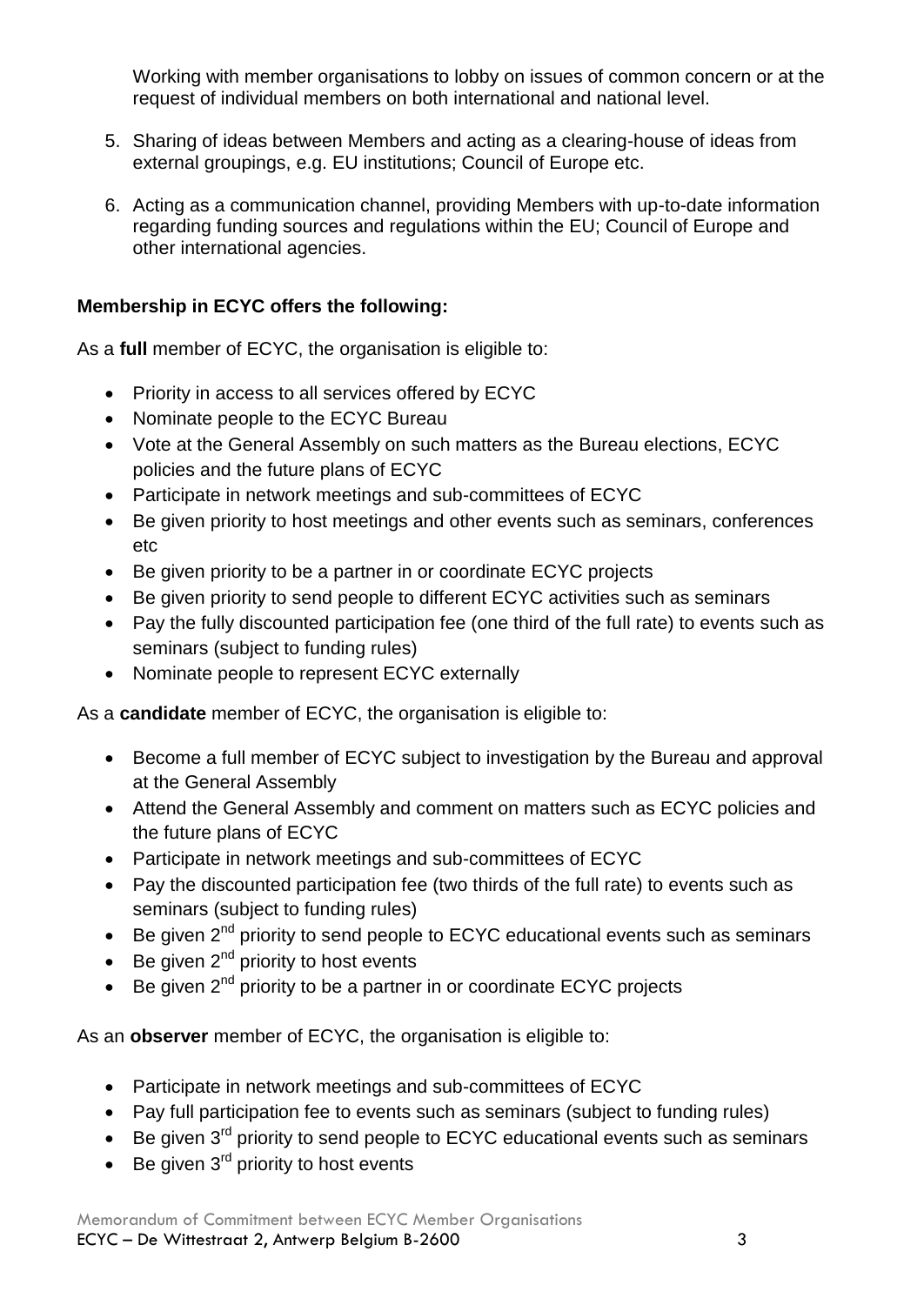#### **ECYC undertakes to**:

- a) Consult with members on their needs and aspirations, in so far as they are relevant to ECYC and international work.
- b) Provide accurate and timely information at least quarterly to members.
- c) Encourage members to network on areas of common interest, and provide opportunities for this when appropriate.
- d) Support member organisations to provide international opportunities for young people and youth workers.
- e) Develop appropriate resources on themes and issues of relevance to ECYC members.
- f) Prepare and present a bi-annual work plan for consideration at the ECYC General Assembly. The work plan will focus on agreed strategic priorities and will outline the key stages of implementation and provide projected costs.
- g) Distribute the agenda and the working papers for all meetings at least one month in advance. This will be designed to facilitate consultation within member organisations and to enable them to adopt positions on matters for decision in advance of such meetings.

#### **Membership fees**

Membership fees shall be calculated on an annual basis. Fees shall be determined according to a sliding scale which is related to the Purchasing Power Parity (PPP) of the country in which a member organisation is based.

The PPP index to be used will be that as published by the World Bank. The latest index which is available on 1 February each year shall be used to calculate the fees for that year.

The Bureau shall be responsible for the calculation of membership fees and will make this available to all member organisations on request.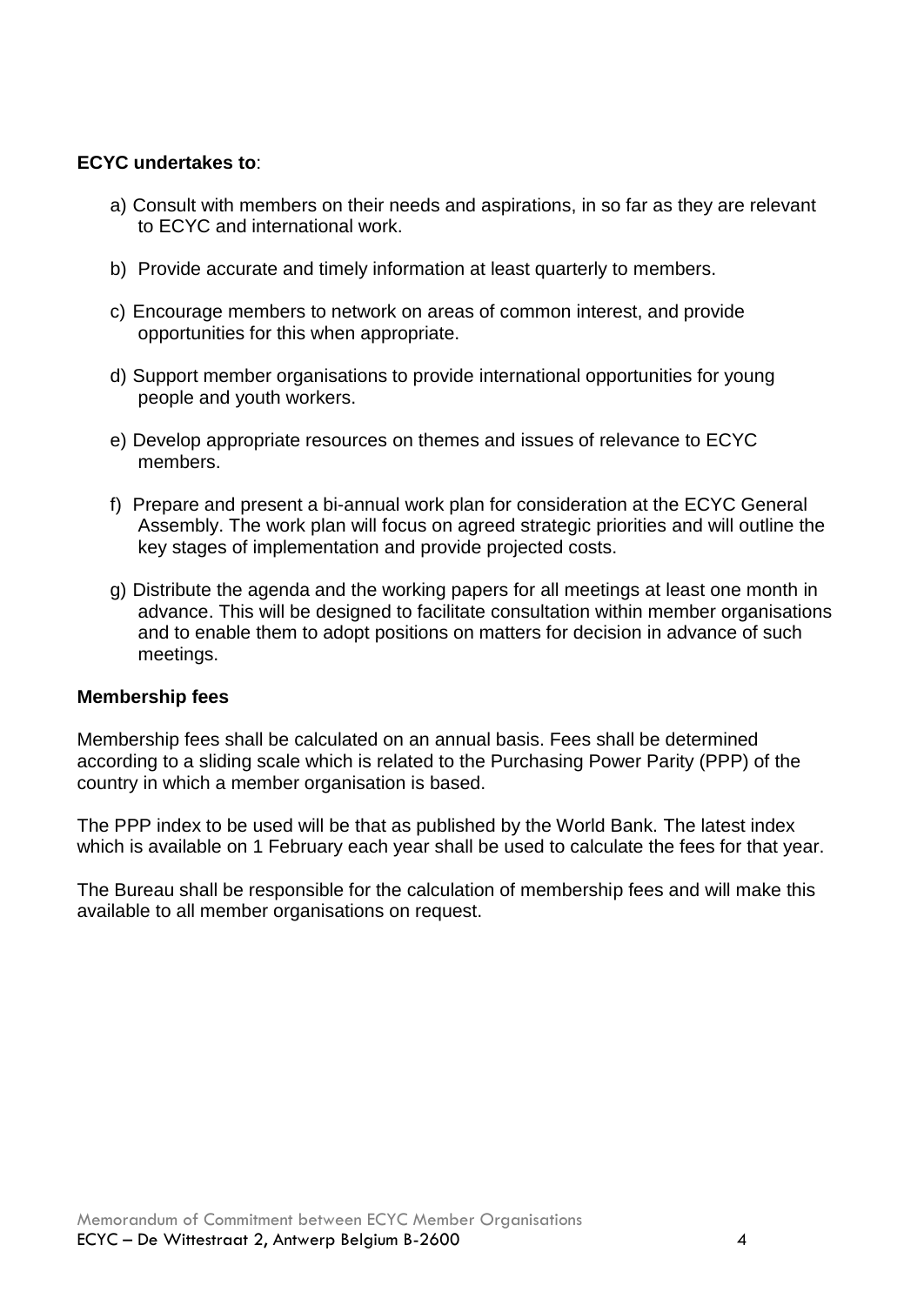(name of member organisation), as a **full member** of ECYC, undertakes to:

- 1. Pay the full membership fee within two months of the invoice being issued.
- 2. Be represented at all General Assemblies with adequate preparation by an informed delegate/delegation who can speak, vote and put forward a position on behalf of their organisation.
- 3. Participate actively in network meetings and sub-committees of ECYC.
- 4. Contribute information to assist in the development of ECYC's work.
- 5. Provide ECYC with regular reports and updates of activities.
- 6. Provide an international link person at an operation level.
- 7. Ensure that participants are properly prepared for seminars or other activities i.e. briefed regarding their sending organisation, ECYC, the activity itself; and that any preparatory work is completed. Members should also ensure that there is appropriate follow-up (e.g. reports, sharing of ideas, dissemination of key outcomes etc).
- 8. Aim towards organising at least one international event, project or network activity on behalf of ECYC once every three years involving at least three other member countries as participants.
- 9. Participate in at least one international event, project or network activity each year within the framework of ECYC.
- 10.Take responsibility for its role and the completion of any tasks or activities, where a member organisation consents or commits to become involved in a network initiative. In this regard the member will be accountable to other member organisations in the network.
- 11.Mention ECYC membership in all relevant publications, reports and contacts at local and national level, in order to increase the profile of ECYC and to highlight the benefits of membership.
- 12.Provide constructive assistance to the Bureau and ECYC staff to support them to fulfil their responsibilities.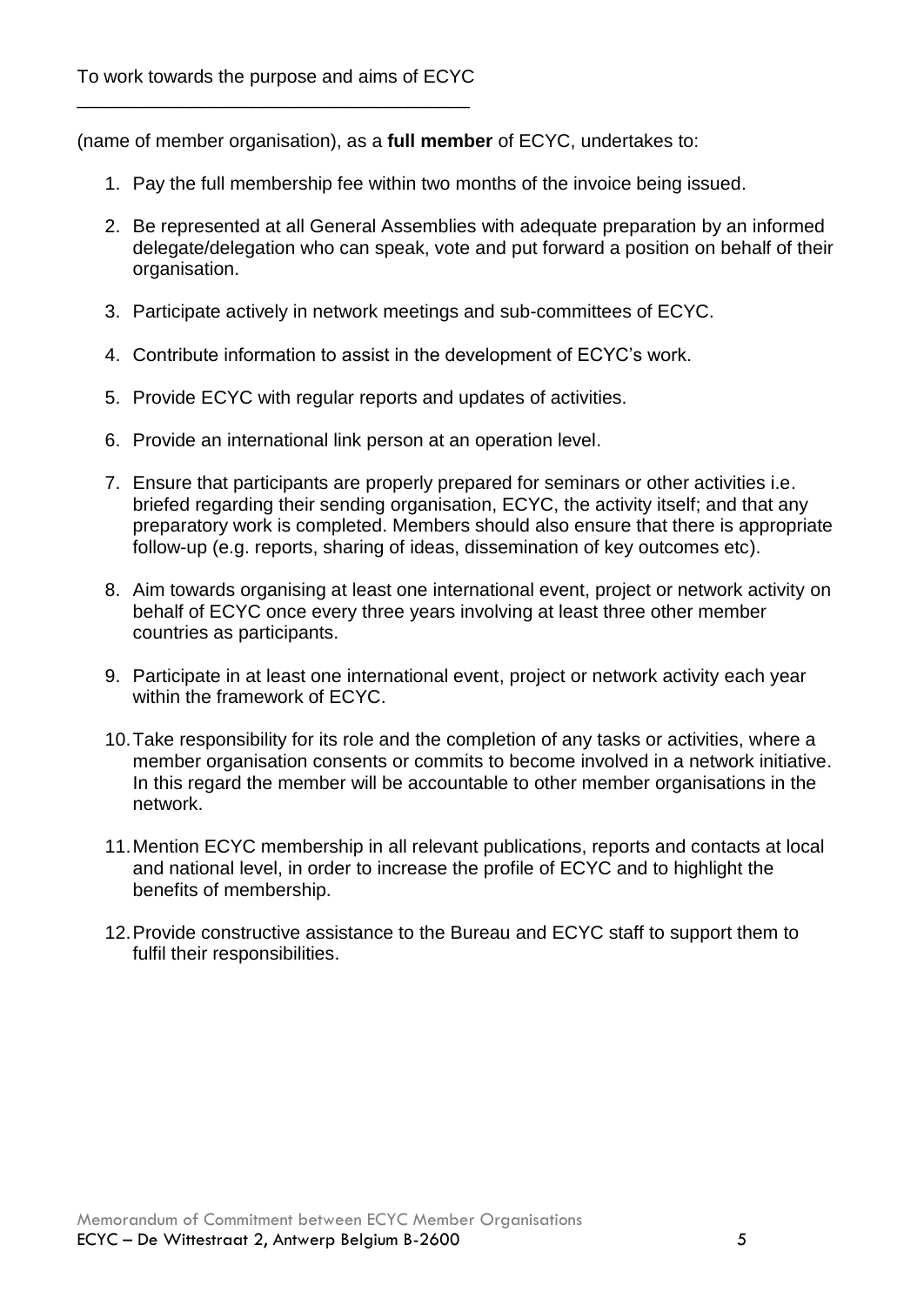(name of member organisation), as a **candidate member** of ECYC, undertakes to:

- 1. Participate fully in the process to become a full member of ECYC.
- 2. Pay the candidate membership fee within two months of the invoice being issued. This fee shall be two-thirds of the full membership fee.
- 3. Be represented at all General Assemblies with adequate preparation by an informed delegate/delegation who can speak and put forward a position on behalf of their organisation.
- 4. Participate actively in network meetings and sub-committees of ECYC.
- 5. Contribute information to assist in the development of ECYC's work.
- 6. Provide ECYC with regular reports and updates of activities.
- 7. Provide an international link person at an operation level.
- 8. Ensure that participants are properly prepared for seminars or other activities i.e. briefed regarding their sending organisation, ECYC, the activity itself; and that any preparatory work is completed. Members should also ensure that there is appropriate follow-up (e.g. reports, sharing of ideas, dissemination of key outcomes etc).
- 9. Participate in at least one international event, project or network activity each year within the framework of ECYC.
- 10.Take responsibility for its role and the completion of any tasks or activities, where a member organisation consents or commits to become involved in a network initiative. In this regard the member will be accountable to other member organisations in the network.
- 11.To mention ECYC membership in all relevant publications, reports and contacts at local and national level, in order to increase the profile of ECYC and to highlight the benefits of membership.
- 12.Provide constructive assistance to the Bureau and ECYC staff to support them to fulfil their responsibilities.